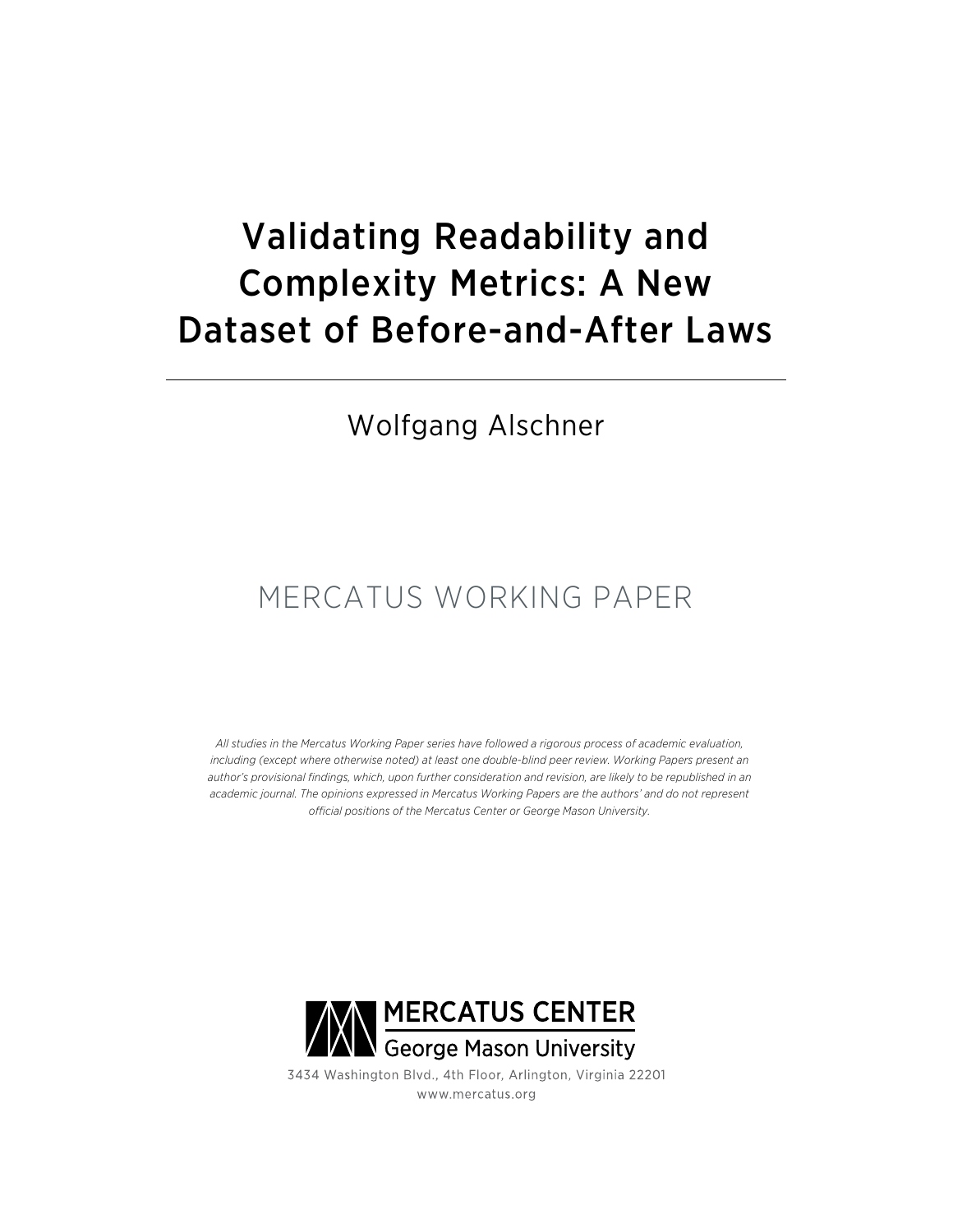*Wolfgang Alschner, "Validating Readability and Complexity Metrics: A New Dataset of Before-and-After Laws," Mercatus Working Paper, Mercatus Center at George Mason University, Arlington, VA, March 2021.*

#### **Abstract**

If algorithms are to be the policy analysts of the future, the policy metrics they produce will require careful validation. This paper introduces a new dataset that assists in the creation and validation of automated policy metrics. It presents a corpus of laws that have been redrafted to improve readability without changing content. The dataset has a number of use cases. First, it provides a benchmark of how expert legislative drafters render texts more readable. It thereby helps test whether off-the-shelf readability metrics such as Flesch-Kincaid pick up readability improvements in legal texts. It can also spur the development of new readability metrics tailored to the legal domain. Second, the dataset helps train policy metrics that can distinguish policy form from policy substance. A policy text can be complex because it is poorly drafted or because it deals with a complicated substance. Separating form and substance creates more reliable algorithmic descriptors of both.

*JEL* codes: K2, L5, N4, Y1

Keywords: Readability, Complexity, Flesch-Kincaid, Policy Analytics, Law, Statutes, Plain Language

#### **Author Affiliation and Contact Information**

Wolfgang Alschner Associate Professor, Common Law Section University of Ottawa Wolfgang.alschner@uottawa.ca

#### **Acknowledgment**

This paper is based on a research project on operationalizing plain legal language. The author is grateful to Sophie Gadbois, Giovanni Cesario Giuga, and Daniel D'Alimonte for their research assistance.

© 2021 by Wolfgang Alschner and the Mercatus Center at George Mason University.

This paper can be accessed at [https://www.mercatus.org/publications/regulation/validating-readability-and](https://www.mercatus.org/publications/regulation/validating-readability-and-complexity-metrics-new-dataset-and-after-laws)[complexity-metrics-new-dataset-and-after-laws.](https://www.mercatus.org/publications/regulation/validating-readability-and-complexity-metrics-new-dataset-and-after-laws)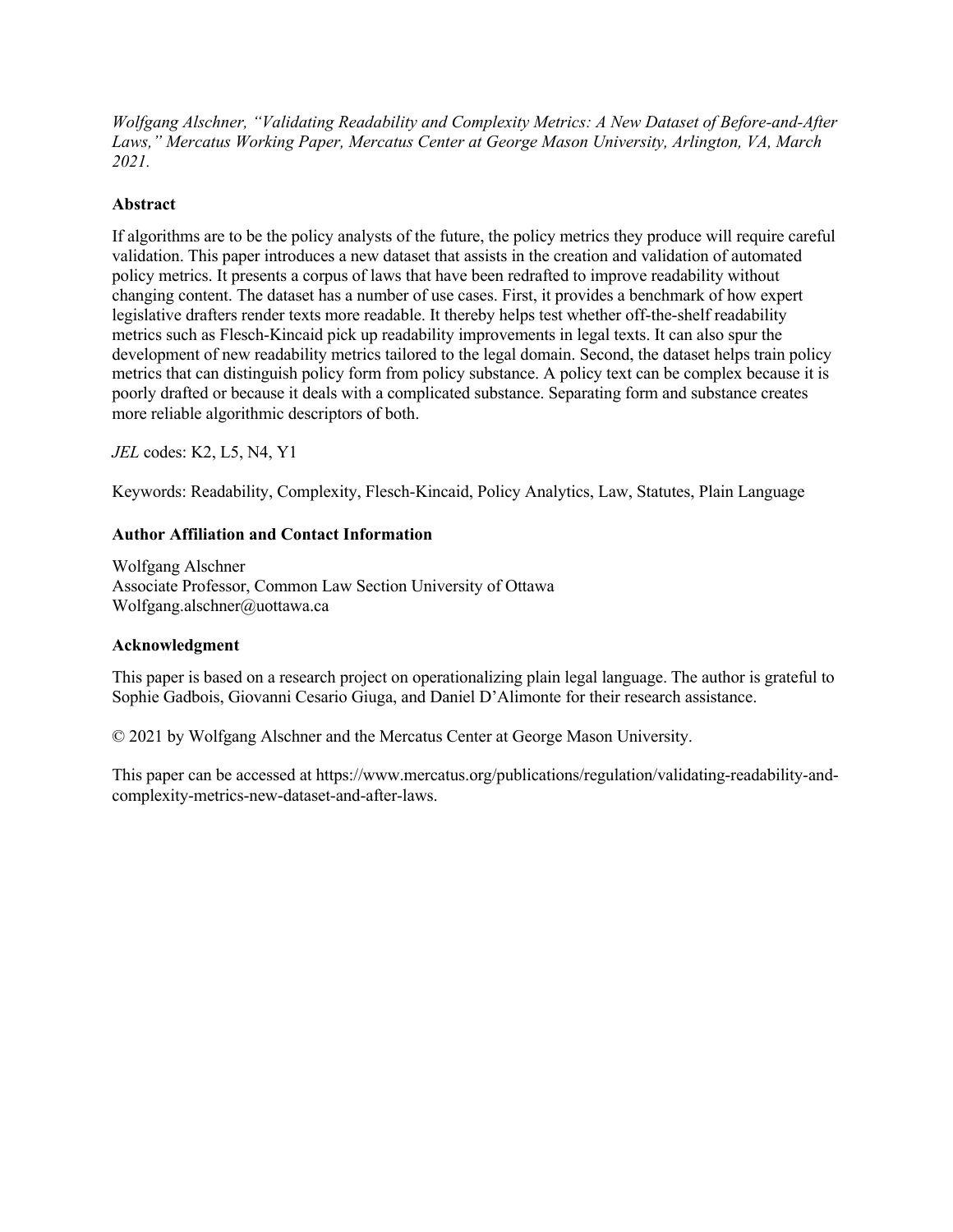#### **Validating Readability and Complexity Metrics:**

#### **A New Dataset of Before-and-After Laws**

Wolfgang Alschner

#### **The Need for Benchmarking and Validation in Policy Analytics**

Poorly written laws make it challenging for individuals to understand their rights and obligations, just as overly complex regulations make it cumbersome for businesses to comply with regulatory requirements. Finding reliable and efficient ways to assess the readability of laws or to measure the complexity of regulations can therefore facilitate reforms that improve access to justice and lighten regulatory burden. The emerging field of policy analytics leverages state-of-the-art computational methods to render such policy analysis scalable—that is, to automatically investigate large amounts of policy texts efficiently and effectively to solve challenges of fundamental importance to governments, citizens, and businesses. By using natural language processing and artificial intelligence, policy analysts can treat policy documents as data and use data science tools to mine them. The ability to efficiently investigate thousands of laws, regulations, or other policy texts can, in turn, help inform, improve, and accelerate evidence-based legal and regulatory reform.<sup>1</sup>

For algorithms to become the policy analysts of tomorrow, policy analytics needs to develop scalable metrics that meet two criteria. First, policy metrics must reliably capture policy-relevant attributes of policy texts. If algorithms can generate insights that manual analysis would reveal as well but faster and cheaper, then the case for the use of automated policy analytics becomes

<sup>&</sup>lt;sup>1</sup> Omar Al-Ubaydli and Patrick A. McLaughlin, "RegData: A Numerical Database on Industry-Specific Regulations for All United States Industries and Federal Regulations, 1997–2012," *Regulation & Governance* 11, no. 1 (2017): 109–23.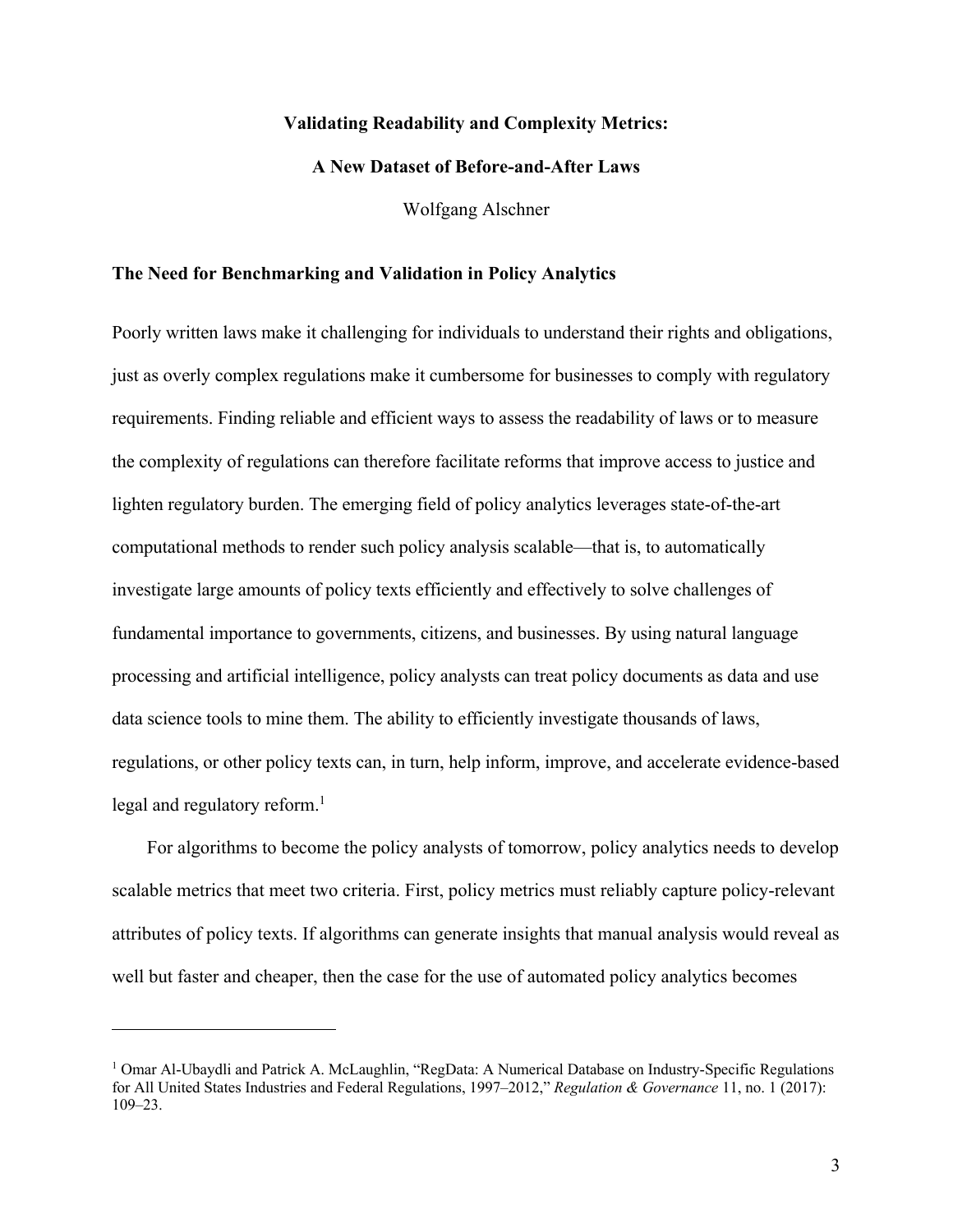highly persuasive. Ensuring accuracy and reliability of policy metrics requires validation, which in social and computer sciences typically means rigorously testing automated results against how a human would have performed the same task. Second, policy metrics must be useful in guiding policy reform. That means metrics must be explainable and detailed enough to inspire policy action. In both instances, computer-generated policy metrics need to be assessed against humangenerated policy analysis.

This paper introduces and showcases a before-and-after dataset of laws from five common law jurisdictions that have been revised by plain language drafting experts so as to enhance their accessibility and readability. The dataset supports the design, benchmarking, and validation of automated policy metrics in two ways. First, it establishes a benchmark on how human experts make legislative statutes more readable. This helps to validate automated metrics that seek to assess the readability of texts and allows the creation of new automated measures on the basis of an inductive comparison of before-and-after texts. Second, the dataset allows for developing metrics that distinguish stylistic changes from policy changes. That matters, for example, when analysts evaluate the complexity of policy texts. They may ask, is a regulation concerning nuclear power plants complex because it is drafted in a wordy manner or because the underlying policy area necessitates a more detailed regulatory approach? Because the dataset comprises the same laws in an original and a plain language revision without changes to the underlying substance, it becomes possible to distinguish between readability (that changes) and policy complexity (that remains constant).

#### **Promises and Limitations of Existing Policy Metrics**

In an ideal world, an abundance of policy texts carefully annotated by expert analysts would allow scaling policy analysis through supervised machine learning, a form of artificial intelligence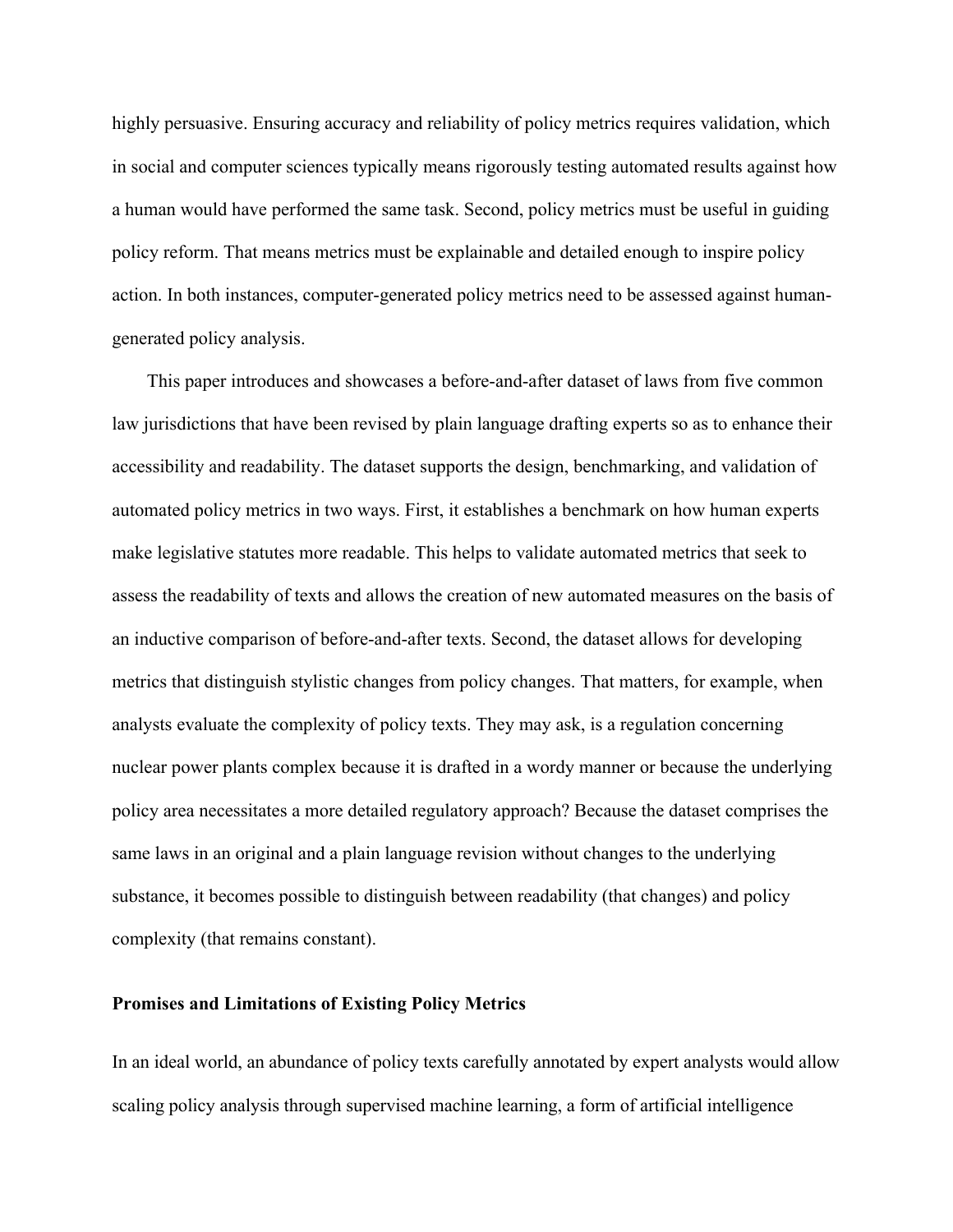whereby algorithms learn relationships from manually classified data in order to recognize identical patterns in new documents.<sup>2</sup> But because machine learning models need to be trained anew for each task and require large amounts of training data, their employment in policy analysis remains in its infancy.<sup>3</sup> Simpler but equally scalable rules-based metrics that count specific textual features to describe attributes of policy texts are a promising second-best solution.

The perhaps best-known such metric is the Flesch-Kincaid readability score that assesses how readable a text is—that is, how easy it is to understand. Flesch-Kincaid calculates readability based on syllables-per-word counts and words-per-sentence counts. Since Flesch-Kincaid scores can be calculated easily once text is available in digital format and is not domain specific, it is widely used to benchmark policy documents. For example, North Carolina, Florida, and Oregon have recently enacted legislation that requires government documents to meet a defined Flesch-Kincaid readability threshold. 4

Scholars have proposed similar rules-based metrics to describe other dimensions of policy texts. Katz and Bommarito, for instance, proposed word-based Shannon entropy scores to measure the United States Code's complexity. <sup>5</sup> Shannon entropy is a metric developed in information theory to describe the information content of a signal. The concept has since been applied to new domains—for example, to assess the quality of literary translations or to compare

<sup>2</sup> Justin Grimmer and Brandon M. Stewart, "Text as Data: The Promise and Pitfalls of Automatic Content Analysis Methods for Political Text," *Political Analysis* 21, no. 3 (2013): 267–97.

<sup>&</sup>lt;sup>3</sup> For a small-scale pilot study, see Michael Curtotti et al., "Machine Learning for Readability of Legislative Sentences," in *ICAIL'15: Proceedings of the 15th International Conference on Artificial Intelligence and Law* (New York: Association for Computing Machinery, 2015), 53–62.

<sup>&</sup>lt;sup>4</sup> NC Gen Stat § 58-66-30(b) (2013); FL Stat § 627.4145 (2019); OR Rev Stat § 316.364 (2019).

<sup>5</sup> Daniel M. Katz and M. J. Bommarito II, "Measuring the Complexity of the Law: the United States Code," *Artificial Intelligence and Law* 22 (2014): 337–74.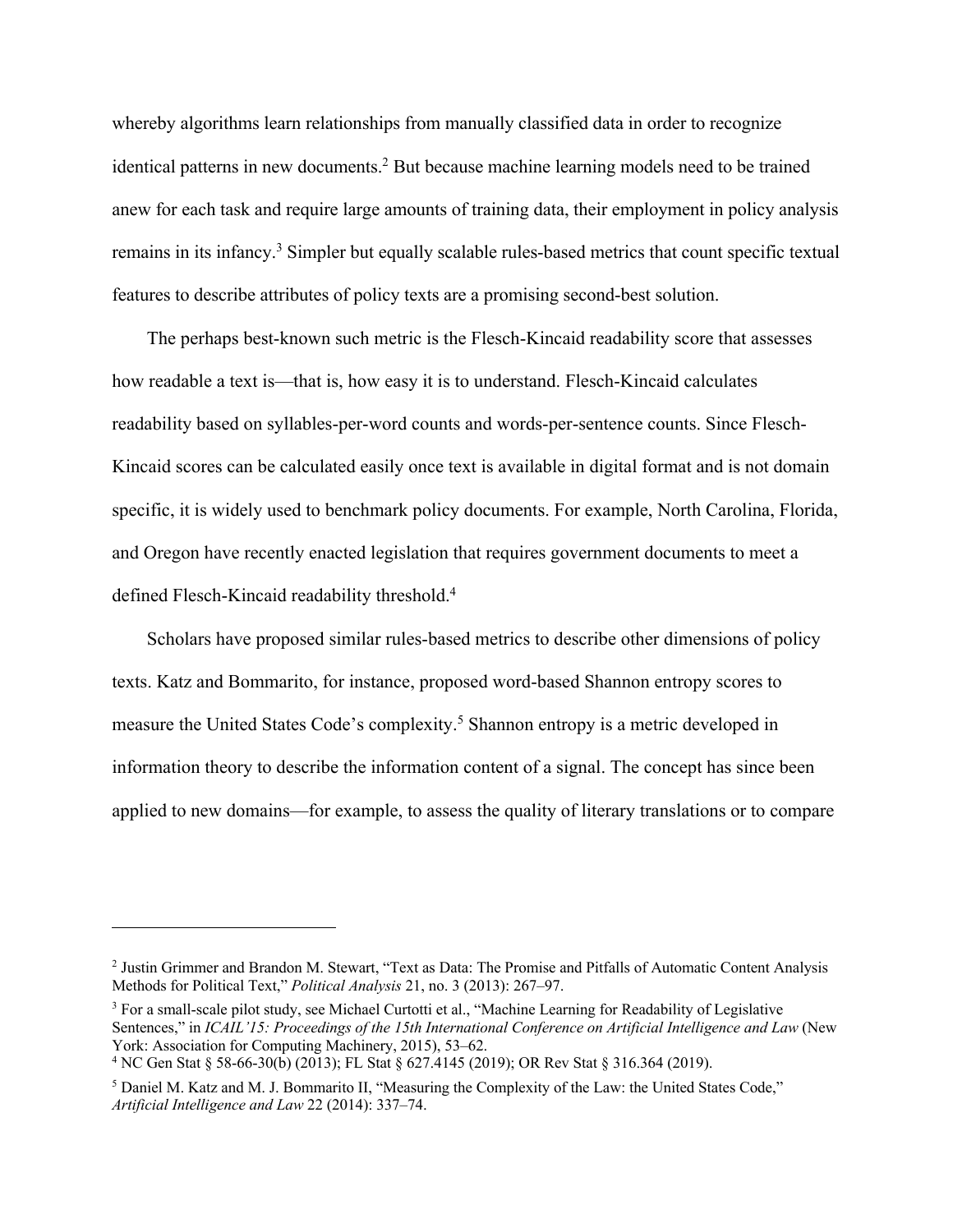the complexity of natural language to computer code.<sup>6</sup> Shannon entropy helps to quantify the variance of words in a text and can serve as a proxy for complexity under the assumption that texts with more diverse words are more complex than texts with more homogenous terms. It is increasingly used to assess the complexity of legal and policy documents.7

What makes these generic measures so attractive is that they are easy to quantify and can be applied across domains. However, they also come with important limitations—especially when applied to policy texts. First, they are only rough approximations of the text characteristics they seek to measure. Consider, for example, legal texts that extensively use Latin legalese. Plain language drafting experts universally agree that such legalese makes legal texts less readable and more complex, but Latin legalese may produce shorter words and sentences, and thus result in better Flesch-Kincaid scores. Similarly, if used consistently, frequent legalese will not significantly affect Shannon entropy scores. Second, it is not always clear what policy dimension rules-based metrics are evaluating. For example, verbose drafting and a more complicated subject matter can both increase word variance resulting in higher entropy scores. It is then unclear how a document's complexity can be reduced: should the text be redrafted or does the underlying policy field require reform?

These shortcomings of generic policy metrics risk making results confusing, misleading, and ambiguous, and thus ultimately unhelpful in guiding meaningful policy reform. To ensure the best of both worlds—simple implementation and meaningful guidance for policy reform—

<sup>6</sup> Gerardo Febres, Klaus Jaffé, and Carlos Gershenson, "Complexity Measurement of Natural and Artificial Languages," *Complexity* 20 (2015): 25–48; Marcin Lawnik, "Shannon's Entropy in Literary Works and Their Translations," *Journal of Computer Science* 1, no. 3 (2012).

<sup>7</sup> Patrick A. McLaughlin, Oliver Sherouse, Mark Febrizio, and M. Scott King, "Is Dodd-Frank the Biggest Law Ever?" (Mercatus Working Paper, Mercatus Center at George Mason University, Arlington, VA, June 2020).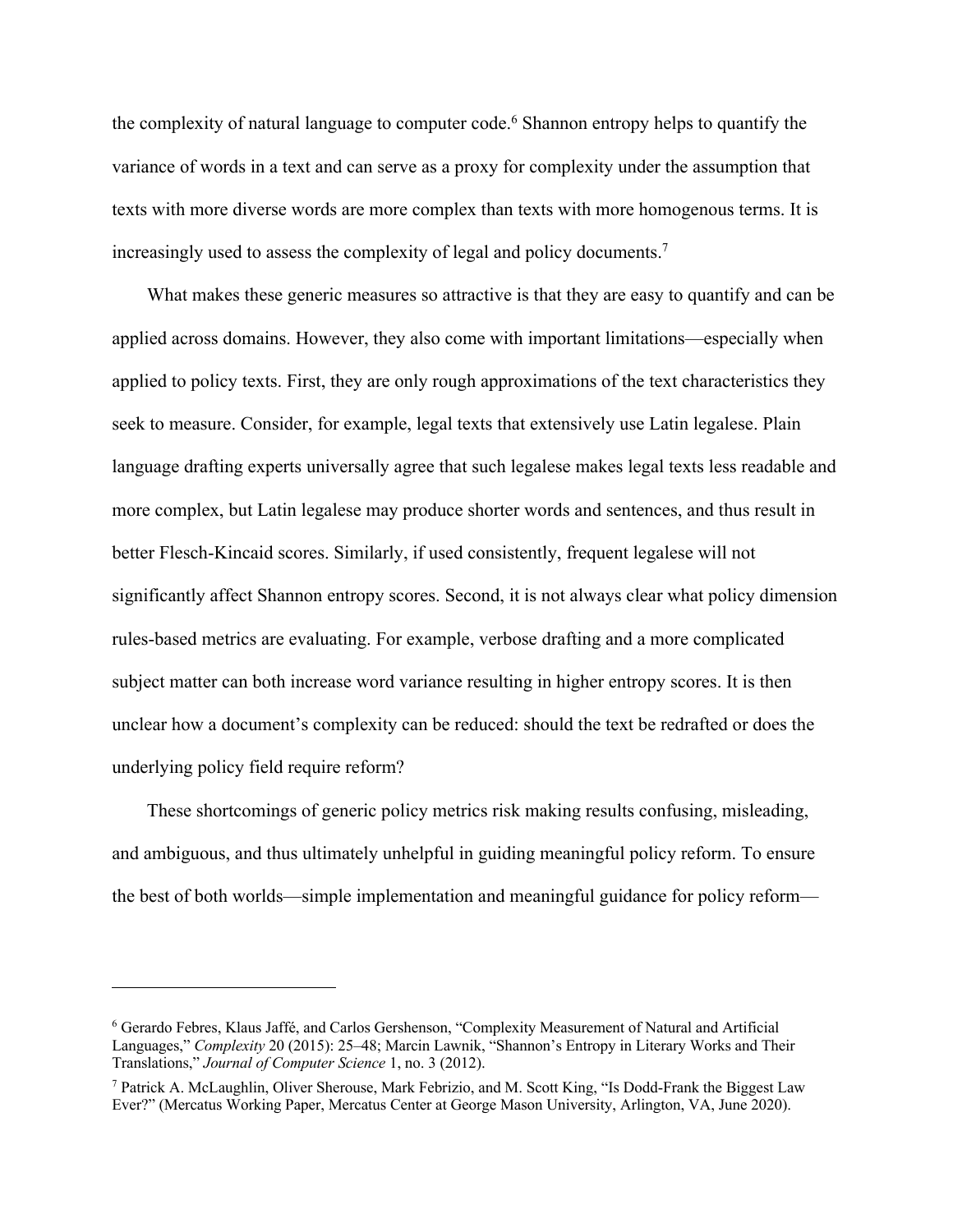greater attention needs to be paid to validating, benchmarking, and fine-tuning rules-based policy metrics. To accomplish that, a benchmark of human-generated policy reform is needed.

#### **A Plain Language Gold Standard: A New Dataset of Before-and-After Legislation**

For decades, proponents of the "Plain Legal Language Movement" have sought to render legal texts more accessible and readable for nonlawyers.<sup>8</sup> The movement has not only helped to produce official plain language guidelines, such as the Canadian *Legistics* guidebook used in federal legislative drafting or the United States' 2010 Plain Writing Act, but has also inspired plain-language rewrites of existing statutes across several common law jurisdictions. These rewritten texts are a unique benchmark against which to test policy metrics. They embody how human experts have restyled policy texts to make them more readable without changing the substance of the original law. Put differently, these plain language revisions hold the policy substance constant and only change the language in which that substance is being communicated.

My research assistants and I have engaged in a comprehensive effort to identify instances of such plain language rewrites and have succeeded in compiling a dataset of originally enacted legislation ("before") and their plain-language rewritten versions ("after") in five Anglo-American jurisdictions (table 1). Three of the rewrites in the dataset are drafted by academics but not enacted (Equality Act,  $9$  Takeover Codes,  $10$  Timeshares Act<sup>11</sup>); the others are officially

<sup>8</sup> Mark Adler, "The Plain Language Movement," in *The Oxford Handbook of Language and Law*, ed. Lawrence M. Solan and Peter M. Tiersma (Oxford, UK: Oxford University Press, 2012).

<sup>9</sup> Annelize Nienaber. "Search for Clarity in South Africa's New Equality Legislation" *Clarity* 46, no. 11 (2001). <sup>10</sup> Martin Cutts, "Clearer Timeshare Act 1993" (1993), [https://irp-cdn.multiscreensite.com/aaf9e928/files](https://irp-cdn.multiscreensite.com/aaf9e928/files/uploaded/LucidLawClearerTimeshar.pdf) [/uploaded/LucidLawClearerTimeshar.pdf.](https://irp-cdn.multiscreensite.com/aaf9e928/files/uploaded/LucidLawClearerTimeshar.pdf)

<sup>11</sup> Law Reform Commission of Victoria, *Plain English and the Law,* Report No. 9, June 30, 1987, Melbourne, Victoria.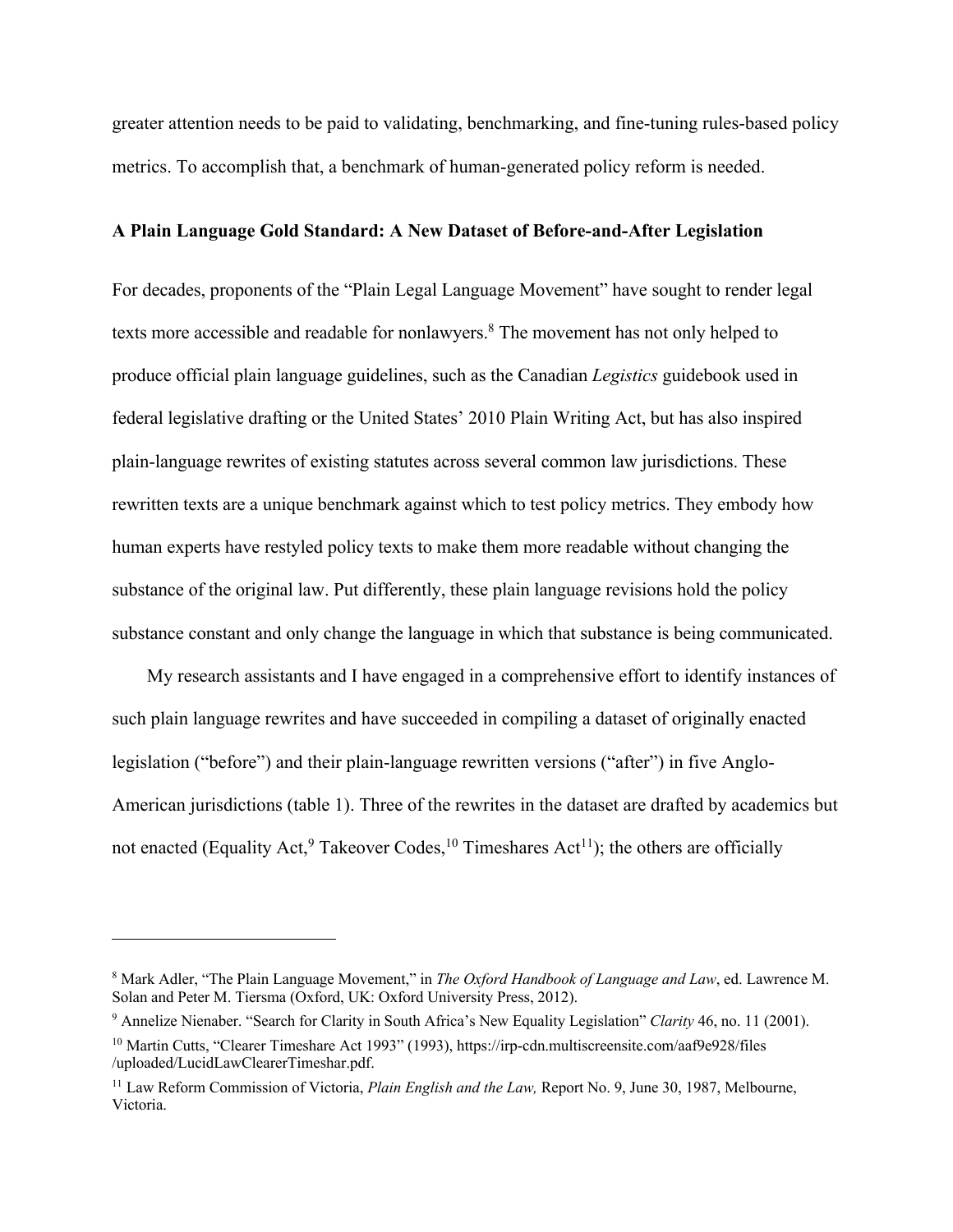enacted texts to replace the "before" legislation (Minneapolis City Charter,  $^{12}$  New Zealand's Contract and Commercial Law Bill<sup>13</sup>).

We preprocessed the before-and-after texts to facilitate their analysis. First, we digitized each of the documents from pdf. Second, we converted each document into a structured text format (XML). The three longer rewrites included changes in the document structure and were accompanied by equivalence tables that matched original sections with rewritten sections. We used the provided equivalence tables to align sections on the same subject matter in the XML. This allows us and other researchers to compare individual sections on the same issues in addition to a comparison of the full texts.

As noted in table 1, the rewritten documents are consistently shorter than the original documents. This is not surprising given that plain language guidelines go beyond a substitution of legalese with natural language equivalents and provide for a range of techniques to simplify and consolidate texts. The particularly large decrease in length of the Minneapolis City Charter is additionally due to the fact that some sections of the original Charter were outsourced to separate ordinances and not included in the revised Charter. All other revisions, however, fully preserve the scope of the original texts.

In general, all the rewrites seek to leave the substance of the original laws unchanged and merely aim to make the statutory text more accessible. In relation to the New Zealand Contract and Commercial Law Bill, for example, the bill's commentary clarifies that the purpose of the revision "is to re-enact laws in a modern, accessible format with-out changing the substance of

<sup>&</sup>lt;sup>12</sup> See Minneapolis Charter Commission, "Side-by-Side Comparison: Source Provisions to Successor Provisions,"<br>May 2013; Minneapolis Charter Commission, "Plain Language Charter Revision" (on file with the authors). <sup>13</sup> Contract and Commercial Law Bill 2016 (134–2), New Zealand, [https://www.legislation.govt.nz/bill/](https://www.legislation.govt.nz/bill/government/2016/0134/latest/d56e2.html) [government/2016/0134/latest/d56e2.html.](https://www.legislation.govt.nz/bill/government/2016/0134/latest/d56e2.html)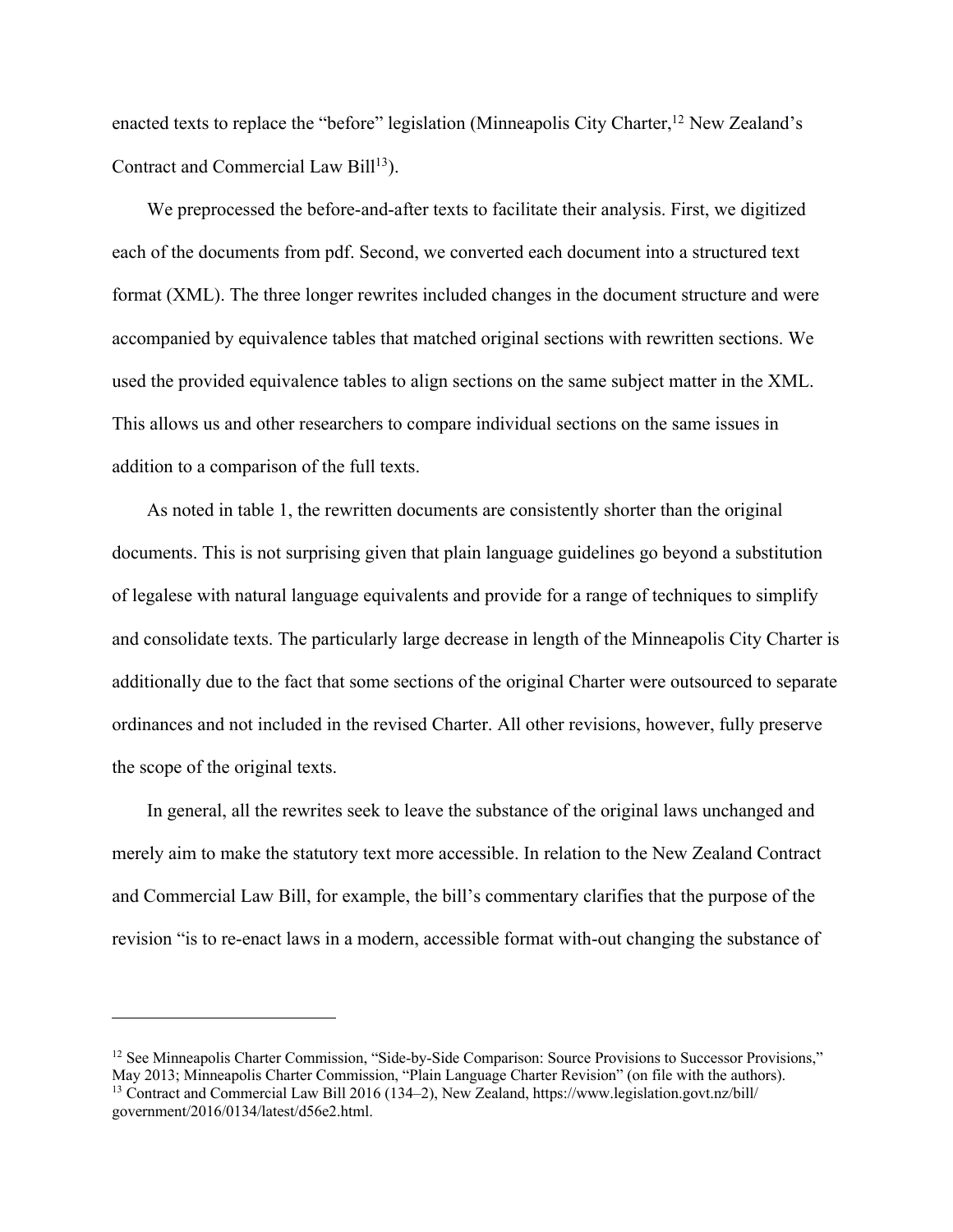the existing law."14 Similarly, the materials accompanying the revision of the Minneapolis City Charter explain the rationale of the rewrite as follows: "The revision simplifies the Charter, redrafts it for clarity, removes inconsistencies and organizes it in a logical way. At the same time, the new Charter preserves the way Minneapolis is governed."<sup>15</sup> In short, the rewritten laws included in the dataset provide a unique benchmark of plain language redrafting unaffected by parallel substantive changes.

| Legislation                                                                                         | Jurisdiction         | Word Count<br>(Before) | Word Count<br>(After) |
|-----------------------------------------------------------------------------------------------------|----------------------|------------------------|-----------------------|
| Promotion of Equality and Prevention of<br>Unfair Discrimination Act ("Equality Act")<br>Section 12 | South Africa         | 73                     | 40                    |
| Timeshares Act                                                                                      | United Kingdom       | 3,531                  | 2,600                 |
| <b>Contract and Commercial Law Bill</b>                                                             | New Zealand          | 35,066                 | 33,523                |
| Minneapolis City Charter                                                                            | <b>United States</b> | 65,554                 | 12,865                |
| <b>Takeover Codes</b>                                                                               | Australia            | 31,635                 | 13,764                |

#### **Table 1: Before-and-After Dataset**

Source: Author's tabulation.

#### **Using the Dataset to Validate Existing Readability and Complexity Metrics**

By epitomizing how human drafters free from other policy considerations have rewritten legal texts to make them more accessible to nonlawyers, the laws of the dataset can represent a new gold standard against which to validate regularly used policy metrics of readability and complexity. We calculated the Flesch-Kincaid scores as a proxy for readability and Shannon

<sup>14</sup> Contract and Commercial Law Bill 2016*.*

<sup>&</sup>lt;sup>15</sup> Minneapolis Charter Commission, "Proposed Minneapolis Charter Amendments, November 2013, Frequently Asked Questions," [http://www2.ci.minneapolis.mn.us/www/groups/public/@clerk/documents/webcontent](https://www2.minneapolismn.gov/www/groups/public/@clerk/documents/webcontent/wcms1p-115129.pdf) [/wcms1p-115129.pdf.](https://www2.minneapolismn.gov/www/groups/public/@clerk/documents/webcontent/wcms1p-115129.pdf) A similar text was provided to the electorate during a referendum on the adoption of the Charter ([https://vote.minneapolismn.gov/results-data/election-results/2013/ballot-questions/\)](https://vote.minneapolismn.gov/results-data/election-results/2013/ballot-questions/). As noted, however, some elements of the original texts were outsourced to ordinances rather than included in the revised Charter.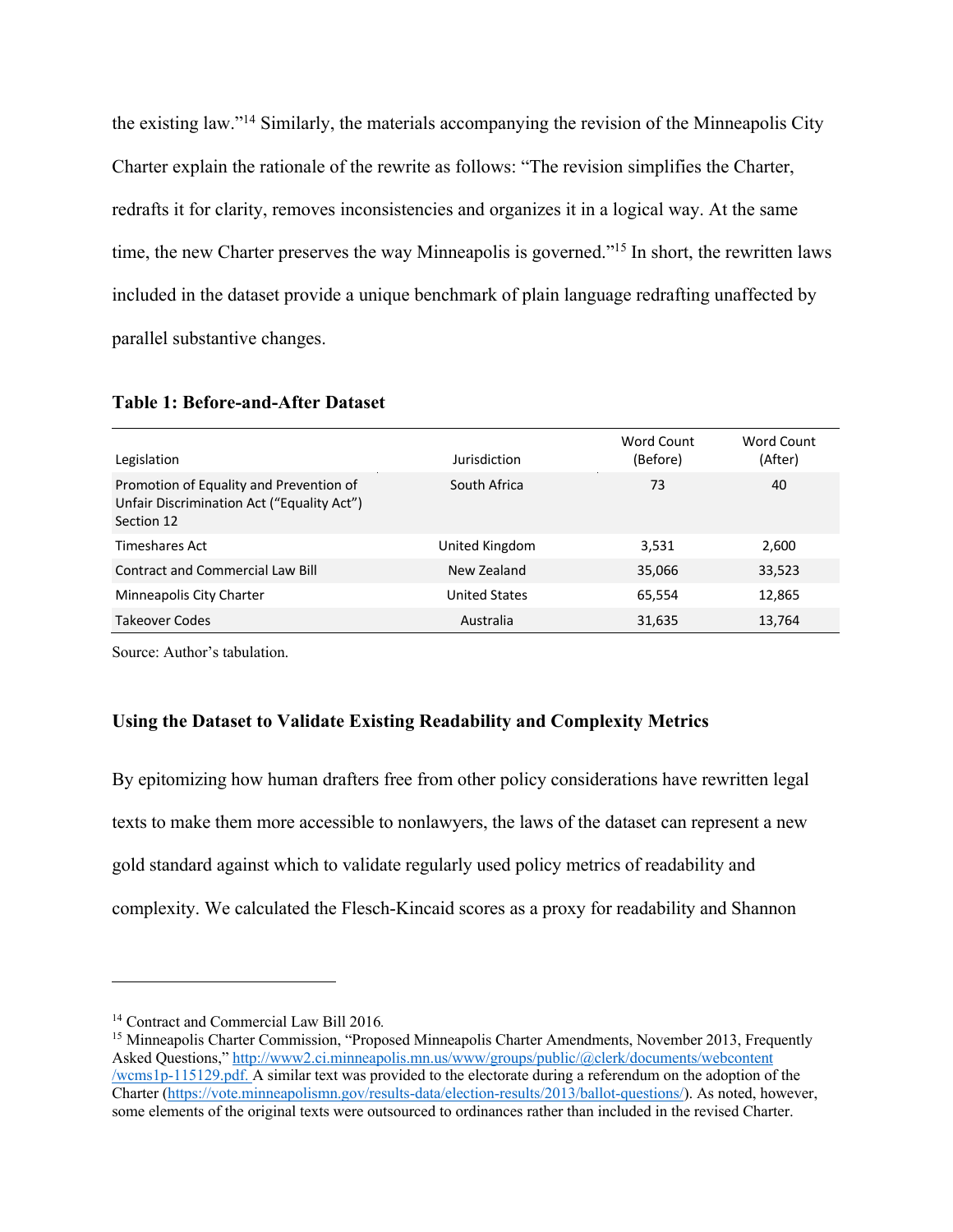word-based entropy as a proxy for complexity for each document in our corpus. We minimally preprocessed our texts by streamlining punctuation, because Flesch-Kincaid necessitates clear detection of sentence boundaries and can be confused by the odd punctuation conventions in legal texts (such as frequent use of the semicolon in lieu of full stops or cross-references with punctuation marks).

Table 2 displays the results of these popular policy metrics applied to our before-and-after data. The Flesch-Kincaid measures behave as expected: all rewritten documents have a substantially lower score, which indicates they are easier to read on the basis of that metric. In spite of its simplicity, the Flesch-Kincaid score, based on syllable-per-word and word-persentence counts, captures the readability difference between the "before" and "after" versions. This validates the use of Flesch-Kincaid scores as proxy for the readability of texts.

| Statue                               | Original FK<br>Score | Plain L. FK<br>Score | FK<br>Diff. | Original<br>Entropy<br>Score | Plain L.<br>Entropy<br>Score | Entropy<br>Diff. |
|--------------------------------------|----------------------|----------------------|-------------|------------------------------|------------------------------|------------------|
| Minneapolis City<br>Charter          | 24.91                | 12.60                | $-12.31$    | 0.81                         | 0.85                         | .04              |
| New Zealand's<br>Commercial Bill     | 29.21                | 19.80                | $-9.41$     | 0.83                         | 0.82                         | $-.01$           |
| South Africa's<br>Equality Act S. 12 | 37.77                | 11.74                | $-22.03$    | 0.98                         | 0.97                         | $-.01$           |
| Australia's<br>Takeovers Code        | 47.33                | 23.53                | $-23.8$     | 0.81                         | 0.84                         | .03              |
| <b>Timeshares Act</b>                | 23.32                | 15.68                | $-7.74$     | 0.87                         | 0.88                         | .01              |

**Table 2: Flesch-Kincaid and Shannon Entropy Metrics**

Source: Author's tabulation.

Note:  $FK = Flesh-Kincaid; L = language$ .

The entropy results as proxy for complexity are more varied. The change in entropy is marginal; at times positive and at times negative. Entropy thus does not consistently register changes introduced by human drafters to make texts more accessible. This could mean a number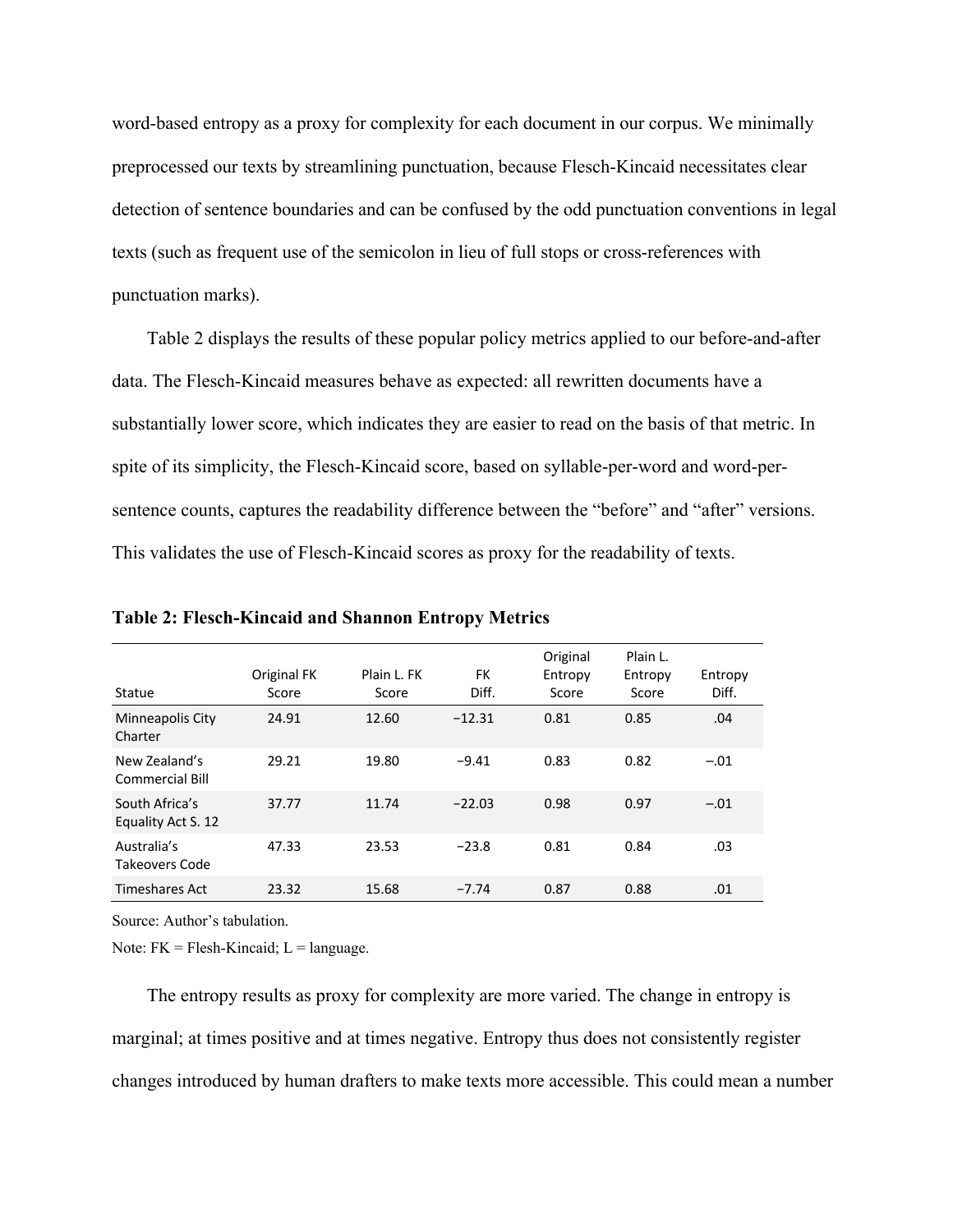of things. Entropy—that is the variance or predictability of words—could be independent from the stylistic complexity of text (which changed in the data) and could rather be linked to the complexity of the policy domain (which was the same in both the "before" and "after" texts). Or entropy could be a poor proxy for measuring complexity in legal texts altogether. In either case, our findings suggest that complexity as proxied by entropy remains unaffected by plain language rewrites and that more research is therefore required to validate entropy as a reliable measure for complexity.

#### **Using the Dataset to Create New Policy-Oriented Metrics**

Our dataset can also be used to generate and validate new policy metrics. Whereas Flesch-Kincaid scores, for example, are easily quantifiable and seem to correlate with readability of legal texts, they provide little guidance to drafters apart from reducing the number of syllabi per word or the words per sentence. In contrast, the Plain Language Movement has developed a detailed set of guidelines on how to render legal texts more readable and accessible. Our before-and-after dataset allows the creation and testing of new metrics that are inspired by these guidelines and tailored to legal drafting realities. For example, plain language principles routinely require drafters to avoid unnecessary legalese and to substitute legalistic terms with their ordinary-use equivalent—for example, replacing "shall" with "must."<sup>16</sup>

We thus test how well these formal recommendations are reflected in our rewrites. To operationalize the detection of legalese, we used *Black's Law Dictionary*<sup>17</sup> to create a subset of terms that are considered legalese. Specifically, we considered each term in *Black's Law* 

<sup>16</sup> Peter Butt and Richard Castle, *Modern Legal Drafting: A Guide to Using Clearer Language*, 2nd ed. (Melbourne, Australia: Cambridge University Press, 2006), 170.

<sup>17</sup> Bryan A. Garner, *Black's Law Dictionary,* 11th edition (Toronto: Thomson Reuters, 2019).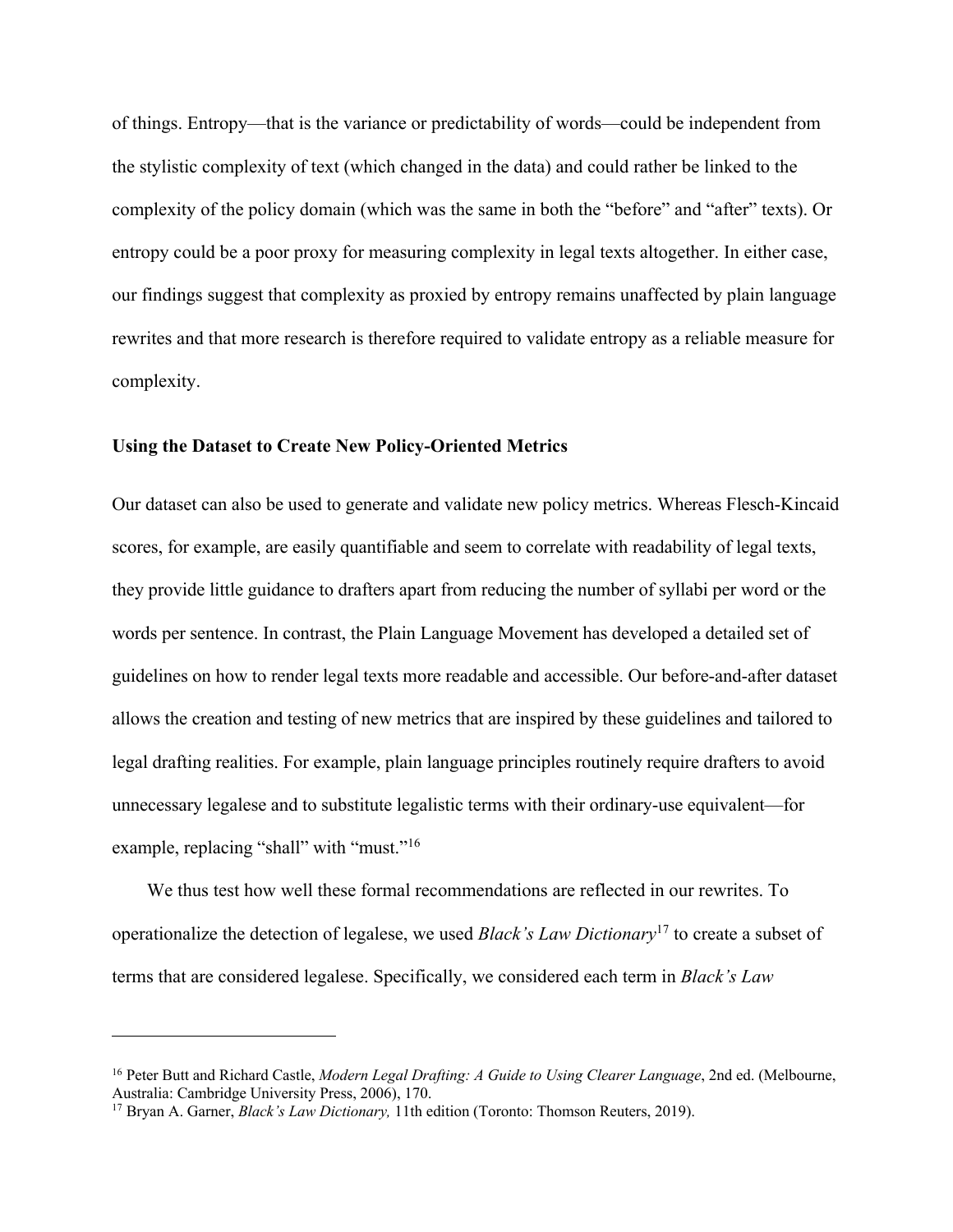*Dictionary* that was not present in the Hunspell open-source English dictionary as legalese. Our list of legalese included primarily Latin terms and unusual English terms such as "offeree." We then looked for the occurrence of such legalese as well as counts of "shall" versus "must" in our dataset.

The results of our analysis are displayed in table 3. Consistent with plain language guidelines, we find that rewritten texts omit the word "shall," use "must" more frequently, and employ much less legalese. Our metrics thus successfully track specific revisions that plain language drafters implement in their rewrites. These metrics could now be scaled and applied to other datasets to evaluate the use of legalese in other policy texts.

The example underscores the use of the before-and-after dataset to develop, pilot, and validate tailored metrics to quantify readability-relevant document attributes before they are rolled out. The before-and-after dataset thereby remedies an important gap in the literature. While scholars continue to develop and propose new fine-tuned metrics for assessing the readability and complexity of documents, these metrics are typically applied directly to new datasets.18 Adding a new validation step will help test such metrics and render them comparable before they are applied elsewhere.

|       | Minneapolis City<br>Charter |     | New Zealand's<br>Commercial Bill |     |     | South Africa's<br>Equality Act S. 12 |          | Australia's Takeover<br>Codes |     | UK's<br>Timeshares Act |  |
|-------|-----------------------------|-----|----------------------------------|-----|-----|--------------------------------------|----------|-------------------------------|-----|------------------------|--|
|       | Old                         | PL  | Old                              | PL  | Old | PL                                   | Old      | PL                            | Old | <b>PL</b>              |  |
| Shall | 1.763                       | 0   | 283                              | 0   | 0   | 0                                    | 155      | 0                             | 32  | 0                      |  |
| Must  | 8                           | 121 | 25                               | 124 | 0   | 0                                    | $\Omega$ | 106                           |     | 14                     |  |

**Table 3: Legalese and Shall/Must Counts**

<sup>&</sup>lt;sup>18</sup> Bernhard Waltl and F. Matthes, "Towards Measures of Complexity: Applying Structural and Linguistic Metrics to German Laws," in *Legal Knowledge and Information Systems: JURIX 2014: The Twenty-Seventh Annual Conference,* ed. Rinke Hoekstre (Amsterdam: IOS Press BV, 2014), 153–62.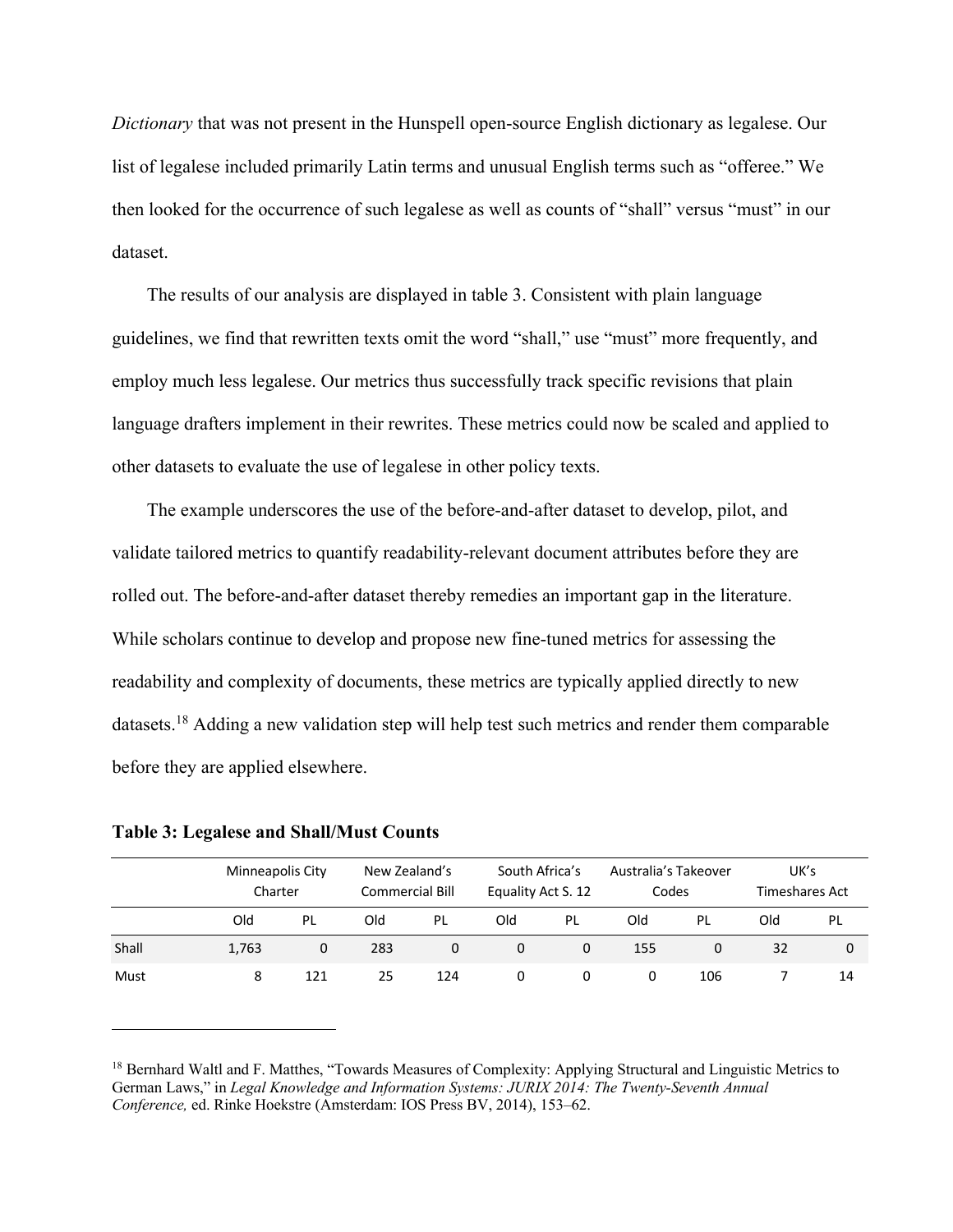| Legalese | 186 | 46 | 159 | 125 | $1 \t 0$ |  | 317 | 216 | 50 | $\overline{\phantom{a}3}$ |
|----------|-----|----|-----|-----|----------|--|-----|-----|----|---------------------------|
|----------|-----|----|-----|-----|----------|--|-----|-----|----|---------------------------|

Source: Author's tabulation.

Note:  $PL = plain language$ .

#### **Uses of the Dataset to Validate Substantive Rather Than Stylistic Policy Metrics**

Finally, the dataset can help assess policy metrics that track substantive rather than stylistic characteristics of policy texts. The RegData project developed by Al‐Ubaydli and McLaughlin, for example, proxies the substantive restrictiveness of a regulation by counting the occurrence of constraining signaling words such as "shall," "must," "may not," "prohibited," and "required" in a policy text.19 Since, as noted above, the plain language rewrites in our dataset changed the form but not substance of the underlying law, it follows that metrics designed to track substantive policy text attributes, such as the restrictiveness of a legal text, should register few if any changes between the "before" and the "after" texts.

However, as table 3 showed, the plain language drafts contain fewer aggregated mentions of "must" and "shall" than the original texts. Although there are instances where "must" replaces "shall" (the New Zealand Commercial Bill, for example, changed "The District Court *shall* not approve a contract . . ." to "The District Court *must* not approve a contract . . ."), the rewrites often simply omit "shall," as in the example of table 4. RegData's restrictiveness metric would thus suggest a reduction in restrictions between before-and-after texts although the reworded text has remained substantively unchanged.

<sup>&</sup>lt;sup>19</sup> Omar Al-Ubaydli and Patrick A. McLaughlin, "Regdata: A Numerical Database on Industry-Specific Regulations for All United States Industries and Federal Regulations, 1997–2012*," Regulation & Governance* 11, no. 1 (2017): 109–23.